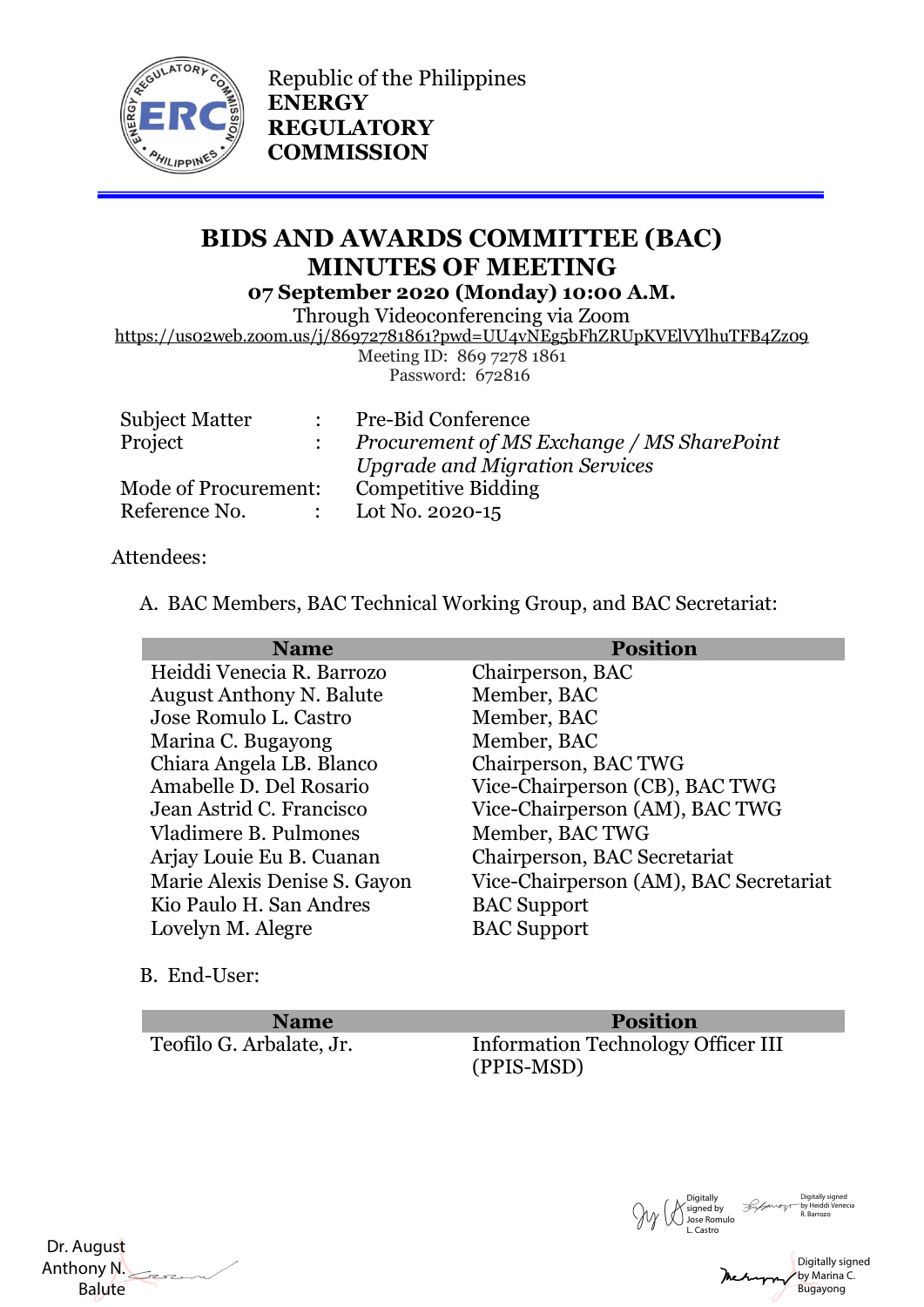### **I. Call to Order**

The Pre-Bid Conference for the *Procurement of MS Exchange / MS SharePoint Upgrade and Migration Services (2nd Bidding)* with an Approved Budget for the Contract (ABC) of One Million Pesos (PhP1,000,000.00), was called to order at forty-five minutes past ten o'clock in the morning (10:45 A.M.) through videoconferencing via Zoom, with BAC Chairperson Heiddi Venecia R. Barrozo as the presiding officer.

## **II. Determination of Quorum**

The BAC Secretariat Chairperson Arjay Louie Eu B. Cuanan confirmed the presence of a quorum with the attendance of BAC Chairperson Barrozo, BAC Members Dr. August Anthony N. Balute, Atty. Jose Romulo L. Castro and Atty. Marina C. Bugayong. After having established the required quorum, the BAC Secretariat Chairperson likewise acknowledged the presence of the BAC Technical Working Group (TWG), Secretariat, Support as well as the representative from the end-user. Invitations to observe the Pre-Bid Conference were sent to Bishops-Businessmen's Conference for Human Development (BBC), Commission on Audit (COA), Philippine Chamber of Commerce and Industry (PCCI), Philippine Institute of Certified Public Accountants (PICPA); and Transparency Accountability Network (TAN). However, none of the invited observers attended the Pre-Bid Conference despite such notice.

### **III. Presentation of the Requirements of the Project**

 The BAC Chairperson manifested that a waiting period of forty-five minutes was provided to give prospective bidders a reasonable time to join and participate. However, no prospective bidders attended despite the given period.

After such manifestation, pursuant to Section 35.2 and 35.3 of the 2016 Revised IRR of RA No. 9184, the BAC conducted the mandatory review and evaluation of the terms, conditions, and specifications in the Bidding Documents. Thus, the BAC Secretariat presented the timeline of the project as indicated in the Terms of Reference (TOR) submitted by the End-User.

| <b>Activities</b>                                                       | <b>Estimated Working Days</b> |
|-------------------------------------------------------------------------|-------------------------------|
| 1. Validate and consider existing<br>network infrastructure to identify | 32 Days                       |
| constraints and Dependencies                                            |                               |

*Minutes of the Meeting: Pre-Bid Conference for the Procurement MS 2 Exchange / MS SharePoint Upgrade and Migration Services* farrozo

 Dr. August Anthony N. Balute

Digitally signed by Marina C. Bugayong

Digitally signed by Heiddi Venecia R. Barrozo **Digitally** signed by Jose Romulo

L. Castro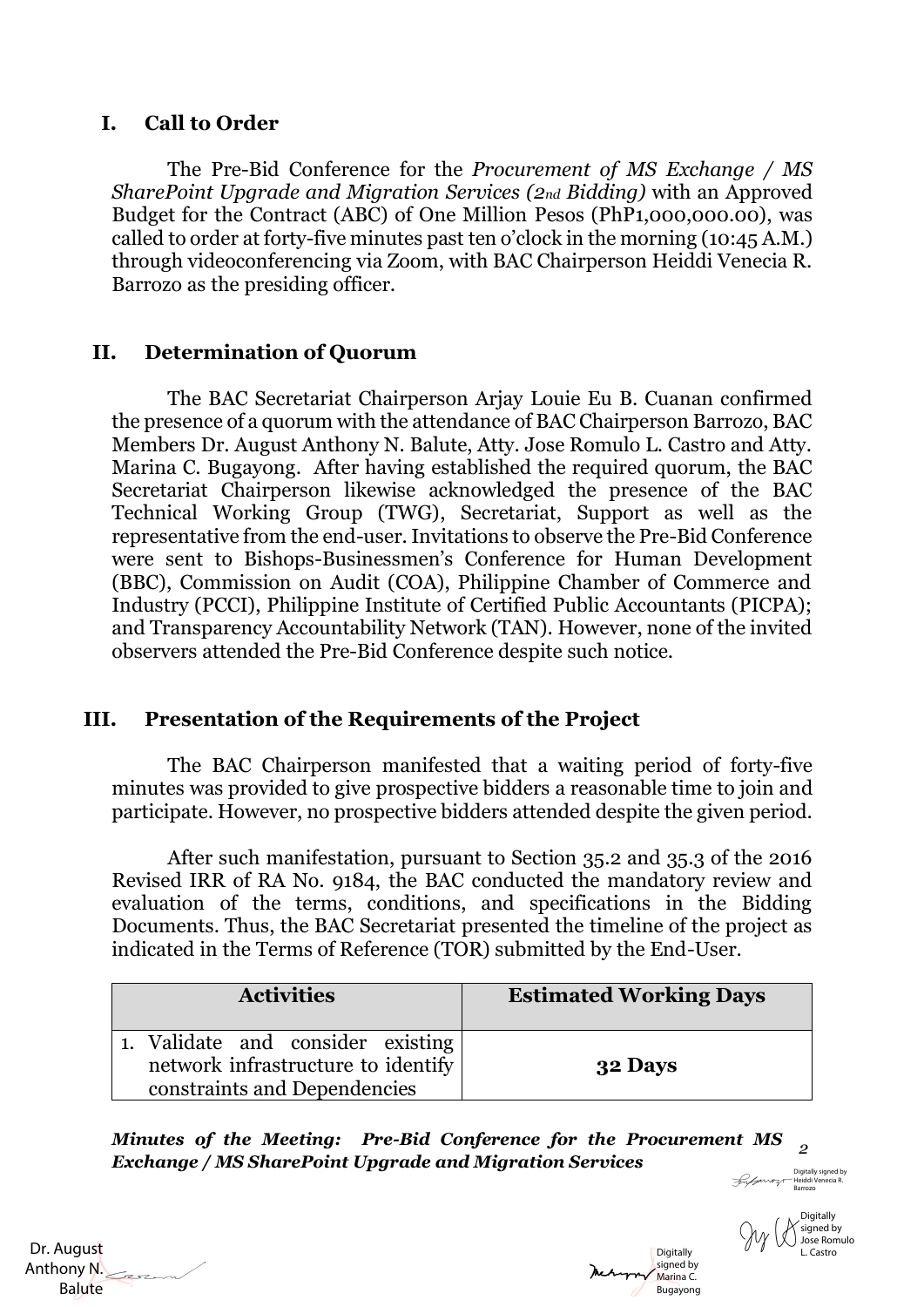| 2. Conduct planning, run through<br>critical solution capabilities of<br>Active Directory and Exchange<br>2013 |  |  |  |  |  |
|----------------------------------------------------------------------------------------------------------------|--|--|--|--|--|
|                                                                                                                |  |  |  |  |  |
|                                                                                                                |  |  |  |  |  |
| 3. Design review considerations for:                                                                           |  |  |  |  |  |
| Exchange 2010                                                                                                  |  |  |  |  |  |
| Exchange 2016                                                                                                  |  |  |  |  |  |
| <b>Office Online Server</b>                                                                                    |  |  |  |  |  |
| 4. Prepare Active Directory<br>and                                                                             |  |  |  |  |  |
| Exchange organization                                                                                          |  |  |  |  |  |
|                                                                                                                |  |  |  |  |  |
| a. Upgrade all Exchange Server<br>2010 to SP3 and                                                              |  |  |  |  |  |
|                                                                                                                |  |  |  |  |  |
| b. Update rollup 11 Configure                                                                                  |  |  |  |  |  |
| Default Offline Address book                                                                                   |  |  |  |  |  |
|                                                                                                                |  |  |  |  |  |
| 5. Build Active Directory Server                                                                               |  |  |  |  |  |
|                                                                                                                |  |  |  |  |  |
| 6. Build Exchange Server 2016                                                                                  |  |  |  |  |  |
| Install 2 Exchange Server 2016                                                                                 |  |  |  |  |  |
| Create an Exchange<br>2016                                                                                     |  |  |  |  |  |
| mailbox databases                                                                                              |  |  |  |  |  |
| Create and Configure DAG<br>$\bullet$                                                                          |  |  |  |  |  |
|                                                                                                                |  |  |  |  |  |
| Create DAG copies                                                                                              |  |  |  |  |  |
| <b>Install Office Online Server</b><br>$\bullet$                                                               |  |  |  |  |  |
|                                                                                                                |  |  |  |  |  |
| 7. Prepare for Co-Existence                                                                                    |  |  |  |  |  |
| Configure AD replication                                                                                       |  |  |  |  |  |
| <b>Configure Exchange Services</b>                                                                             |  |  |  |  |  |
| Configure Exchange<br>2016                                                                                     |  |  |  |  |  |
| <b>External URLs</b>                                                                                           |  |  |  |  |  |
| Configure Exchange<br>2016<br>$\bullet$                                                                        |  |  |  |  |  |
| <b>Internal URLs</b>                                                                                           |  |  |  |  |  |
|                                                                                                                |  |  |  |  |  |
| Configure Exchange<br>2016                                                                                     |  |  |  |  |  |
| Certificates                                                                                                   |  |  |  |  |  |
| Move arbitration mailbox<br>$\bullet$                                                                          |  |  |  |  |  |
| Configure Outlook Anywhere                                                                                     |  |  |  |  |  |
| Configure service Connection                                                                                   |  |  |  |  |  |
|                                                                                                                |  |  |  |  |  |
| point                                                                                                          |  |  |  |  |  |
| Configure DNS records                                                                                          |  |  |  |  |  |

*Minutes of the Meeting: Pre-Bid Conference for the Procurement MS 3 Exchange / MS SharePoint Upgrade and Migration Services* Digitally signed by Heiddi Venecia R. Barrozo

 Dr. August Anthony N. Balute

Digitally signed by Marina C. Bugayong

Digitally signed by Jose Romulo L. Castro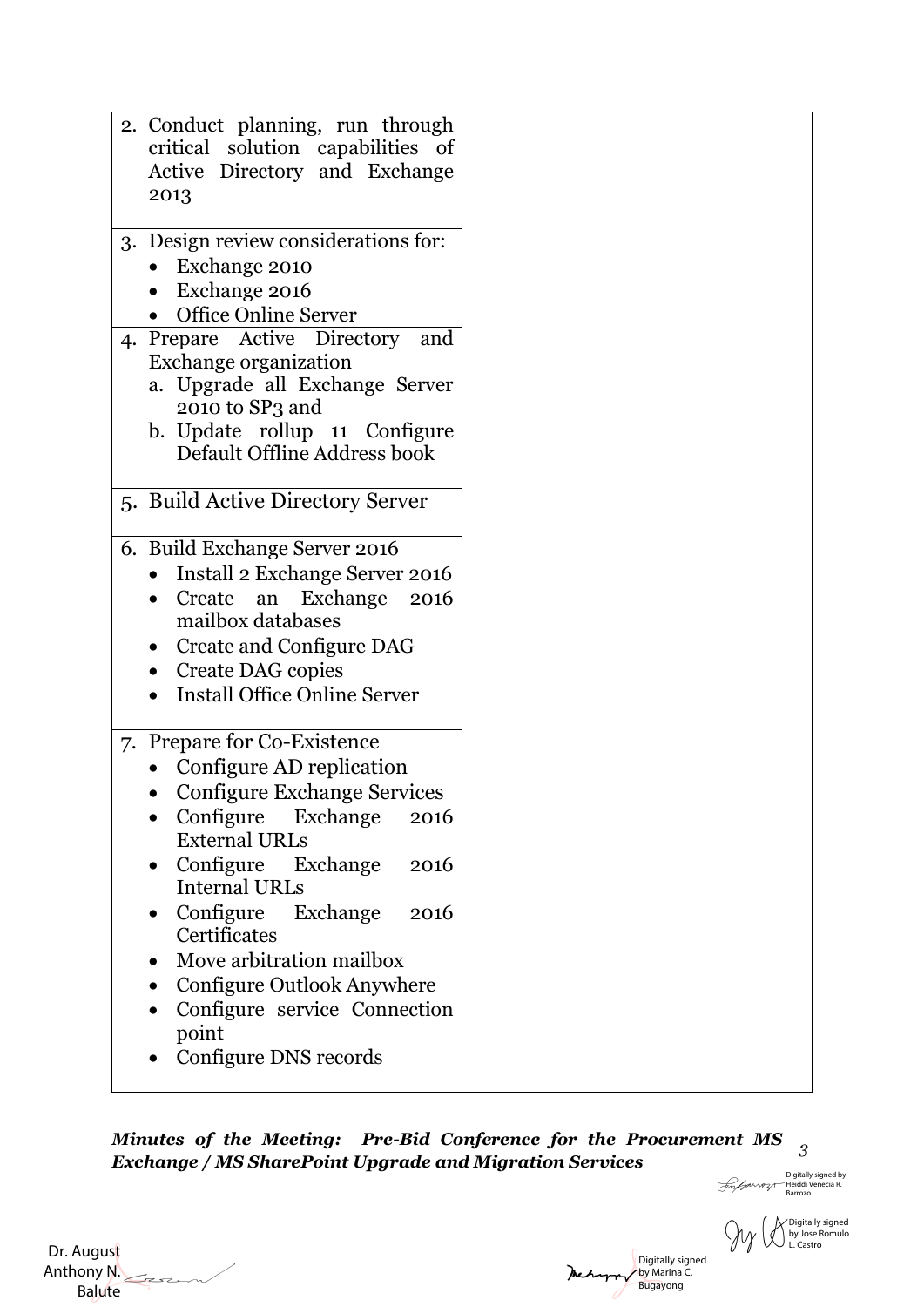| 8. Migrate Mailboxes                     |  |  |  |
|------------------------------------------|--|--|--|
| Create Test Mailbox                      |  |  |  |
| Move 50 Pilot Mailboxes from             |  |  |  |
| Exchange 2010 to Exchange                |  |  |  |
| 2016                                     |  |  |  |
| 9. Finalize Deployment                   |  |  |  |
| Activate Exchange Server 2016            |  |  |  |
| License Complete Post-                   |  |  |  |
| Installation tasks<br>User               |  |  |  |
| Acceptance                               |  |  |  |
|                                          |  |  |  |
| 10. Shift mail flow (MX records) from    |  |  |  |
| Exchange 2010 to Exchange 2016           |  |  |  |
|                                          |  |  |  |
| 11. Decommission Exchange 2010           |  |  |  |
| servers                                  |  |  |  |
| 12. Provision<br><sub>of</sub><br>formal |  |  |  |
| documentations on:                       |  |  |  |
| Step by step<br>System                   |  |  |  |
| Administration Manual and as             |  |  |  |
| built configuration<br>for               |  |  |  |
| Exchange 2016                            |  |  |  |
| <b>Office Online Server</b>              |  |  |  |

### **Upgrade the MS SharePoint 2010 to MS SharePoint 2016 including its Data Migration:**

| <b>Activities</b>                                                                                                                                                                                                                                                                                                                         | <b>Estimated Working Days</b>                                                                |
|-------------------------------------------------------------------------------------------------------------------------------------------------------------------------------------------------------------------------------------------------------------------------------------------------------------------------------------------|----------------------------------------------------------------------------------------------|
| 1. Planning Phase<br>SharePoint environmental<br>validation<br>• Functional<br>specifications<br>documentation<br>2. Implementation Phase<br>Setup and Configure in the<br>SharePoint Server 2013 for<br>migration<br>temporary<br>repository<br>Setup and Configure in the<br>SharePoint Server<br>2016<br>activation and configuration. | 25 Days<br>(The Contractor will begin after)<br>the Final Deployment of MS<br>Exchange 2016) |

*Minutes of the Meeting: Pre-Bid Conference for the Procurement MS 4 Exchange / MS SharePoint Upgrade and Migration Services*

 Dr. August Anthony N. Balute

**Digitally** signed by Marina C. Bugayong

Digitally signed by Heiddi Venecia R. Barrozo

Digitally signed by Jose Romulo L. Castro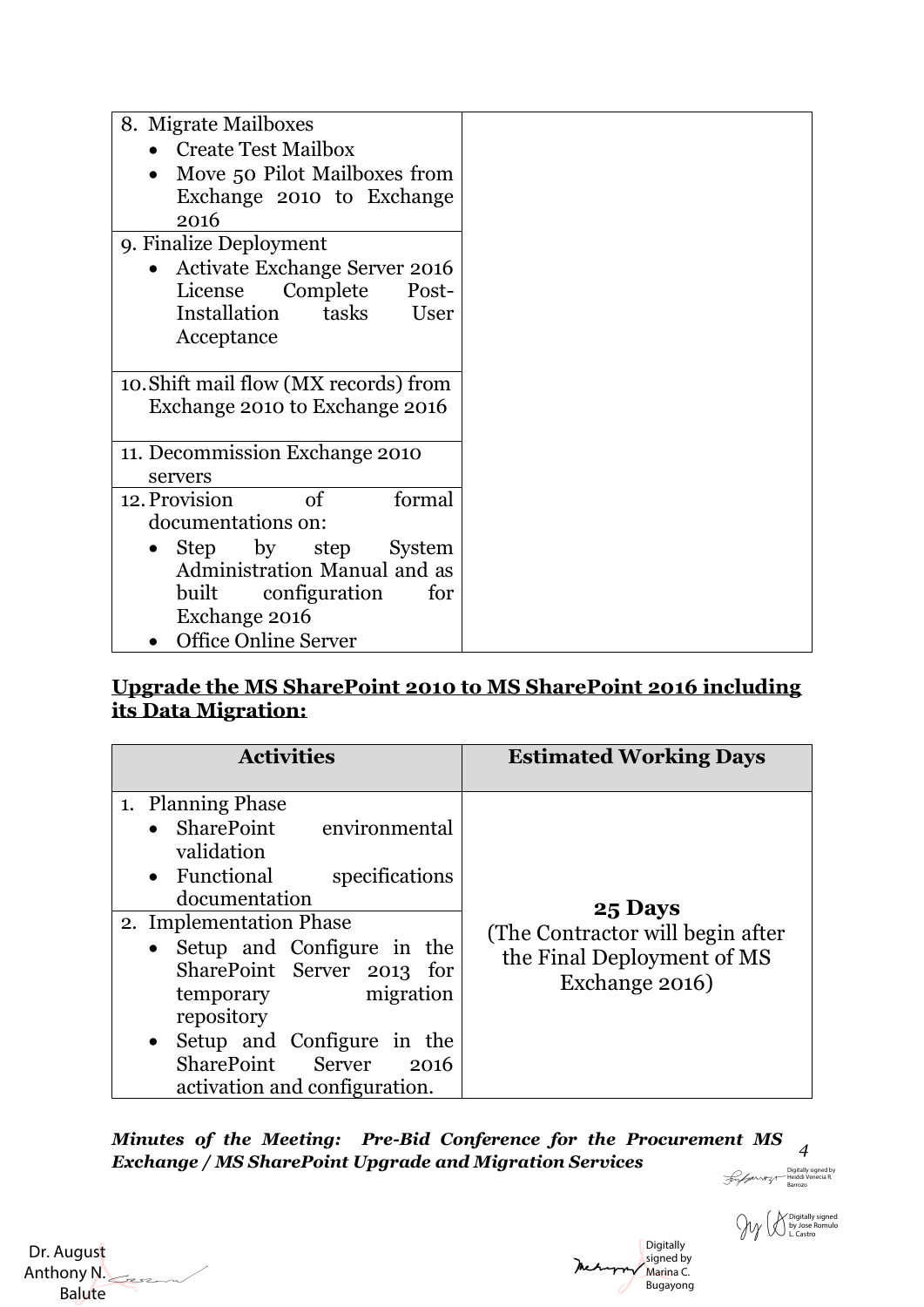| Migrate Sites and Services OLD<br>SharePoint to the<br>${\bf NEW}$ |
|--------------------------------------------------------------------|
| <b>SharePoint Farm;</b>                                            |
| Unit Testing and System<br>$\bullet$                               |
| <b>Integration Testing.</b>                                        |
| 3. System Turnover and<br>User                                     |
| Acceptance.                                                        |
| System walkthrough with the                                        |
| users. The contractor will                                         |
| demonstrate all use cases of the                                   |
| system, ensuring that all                                          |
| and<br>features<br>functions                                       |
| specified in the Functional<br>Specifications document has         |
| been implemented.                                                  |
| User Acceptance document                                           |
| and User acceptance testing.                                       |
| 4. Deployment Phase                                                |
| System deployment<br>to                                            |
| production environment.                                            |
| Deliverables:                                                      |
| System ready for go-live<br>i.                                     |
| document                                                           |
| ii.<br><b>Build Document</b>                                       |
| iii.<br>End-User manuals                                           |
|                                                                    |

# **Final and closing engagement:**

| <b>Activities</b>                                                          | <b>Estimated Working Days</b>                                                                           |
|----------------------------------------------------------------------------|---------------------------------------------------------------------------------------------------------|
| Training/Knowledge<br>Admin<br>Transfer                                    | 5 Days                                                                                                  |
| 2. Project Closeout<br>Finalize<br>submit<br>and<br>documentation sign-off | (The Contractor will begin after the<br>Final Deployment of MS Exchange<br>2016 and MS SharePoint 2016) |

## **Total No. of Days: 44**

*Minutes of the Meeting: Pre-Bid Conference for the Procurement MS 5 Exchange / MS SharePoint Upgrade and Migration Services*

**Digitally** signed by Jose Romulo L. Castro

Digitally signed by Heiddi Venecia R. Barrozo

**Digitally** signed by Marina C. Bugayong

 Dr. August Anthony N. Balute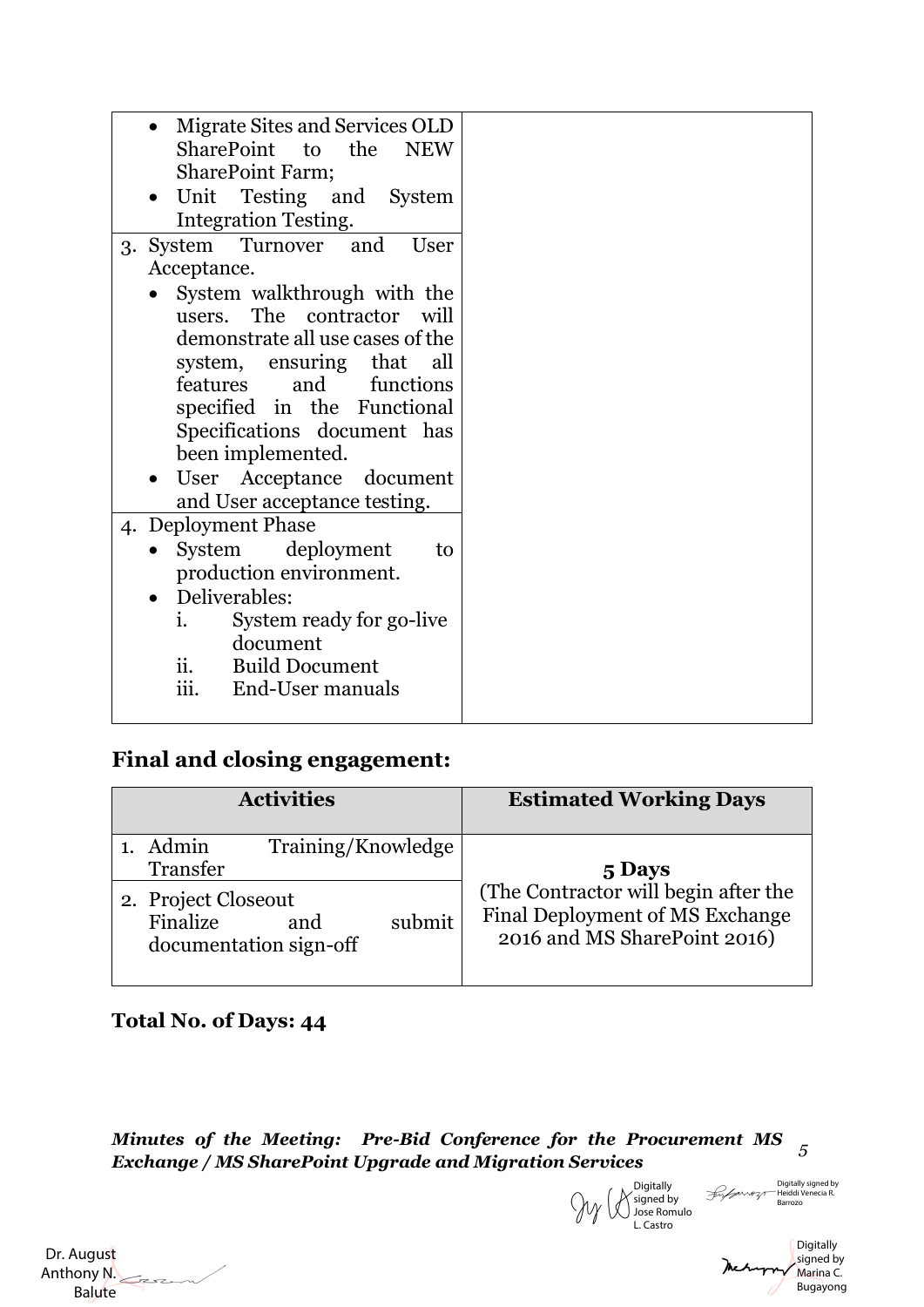## **IV. Question and Answer**

- **1.** The BAC Chairperson asked Mr. Teofilo G. Arbalate, Jr., the representative from PPIS-MSD being the end-user, whether the forty-four (44) day period provided in the TOR is reasonable and sufficient to complete the project. She also asked Mr. Arbalate to explain how they came up with the timeline for the said project.
	- Mr. Arbalate answered that the end-user consulted several experts before they came up with the 44-day period. He confirmed that said period is reasonable and sufficient to complete the project. However, he also explained that given the new features of the MS Exchange and MS Sharepoint, the total number of days may be increased.
	- Thus, Mr. Arbalate asked to be given time to review the timeline indicated in the TOR and committed to submit the revised version to the BAC through its Secretariat on 08 September 2020.
	- The BAC acknowledged the commitment of Mr. Arbalate and stated that it will just issue a bid bulletin to inform prospective bidders if there are any changes to the timeline and the TOR.
- **2.** BAC TWG Chairperson Chiara Angela LB. Blanco, being the newly appointed BAC TWG Chairperson, asked the BAC through its Secretariat, for a copy of the documents for the subject procurement. She then asked Mr. Arabalate if the project is for the procurement of the software alone.
	- Mr. Arbalate answered that the procurement is only for "services", particularly the implementation and deployment of MS Exchange/ MS Sharepoint.
- **3.** The BAC TWG Chairperson further asked if the installation of MS Exchange/ SharePoint will be conducted in phases. She also clarified if there will be a downtime or interruptions with the existing service or a seamless migration.
	- Mr. Arbalate answered that the new version of MS Exchange will be installed in a different server to prevent interruption with the existing server. He added that the old and new version will run simultaneously using different IP addresses; hence, there will be no interruption since the programs will run using different IP

*Minutes of the Meeting: Pre-Bid Conference for the Procurement MS 6 Exchange / MS SharePoint Upgrade and Migration Services*

 Dr. August Anthony N. Balute

by Jose Romulo L. Castro

Digitally signed by وDigitally signed by سهوس Digitally signed by  $\mathcal{P}$  Heiddi Venecia R.<br>Barrozo Barrozo

Digitally signed by Marina C. Bugayong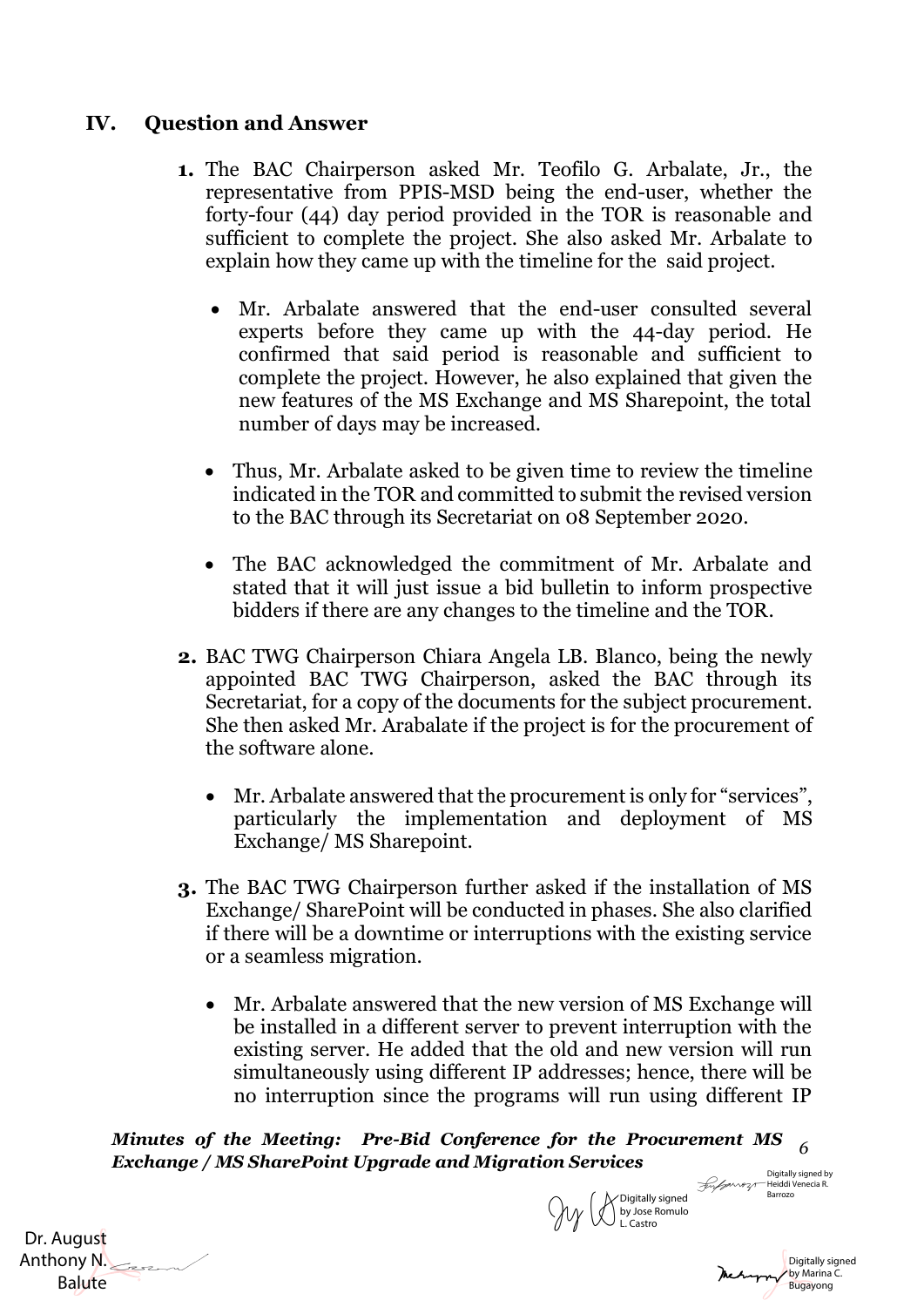addresses. He further explained that once the new program has stabilized, the old program will be terminated.

- **4.** The BAC Chairperson asked whether the implementation of the activities from items 01 to 08 of the timeline may be done simultaneously or should be done sequentially.
	- Mr. Arbalate confirmed that the activities from 01 to 08 are sequential; however, activities from 09 to 12 can be implemented simultaneously with MS SharePoint.
- **5.** The BAC Chairperson manifested at the end of the pre-bid conference that no prospective bidder attended.

*(Remainder of page intentionally left blank)*

*Minutes of the Meeting: Pre-Bid Conference for the Procurement MS 7 Exchange / MS SharePoint Upgrade and Migration Services*

Digitally signed by Heiddi Venecia R. Barrozo

 $\mathcal{W}$ 

Digitally signed by Jose Romulo L. Castro

Digitally signed Mehappy by Marina C. Bugayong

 Dr. August Anthony N. Balute